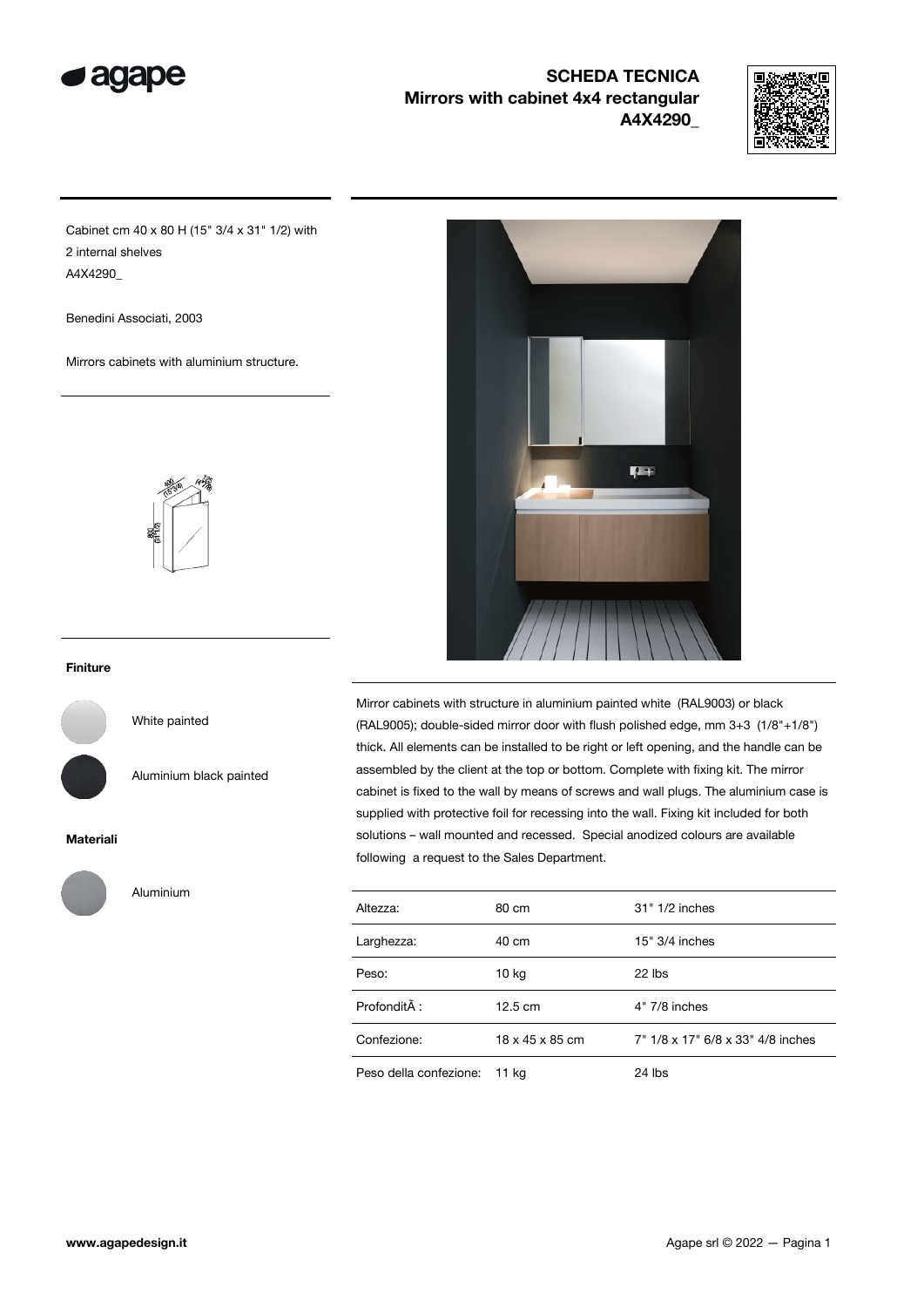

SCHEDA TECNICA Mirrors with cabinet 4x4 rectangular A4X4290\_



Main dimensions